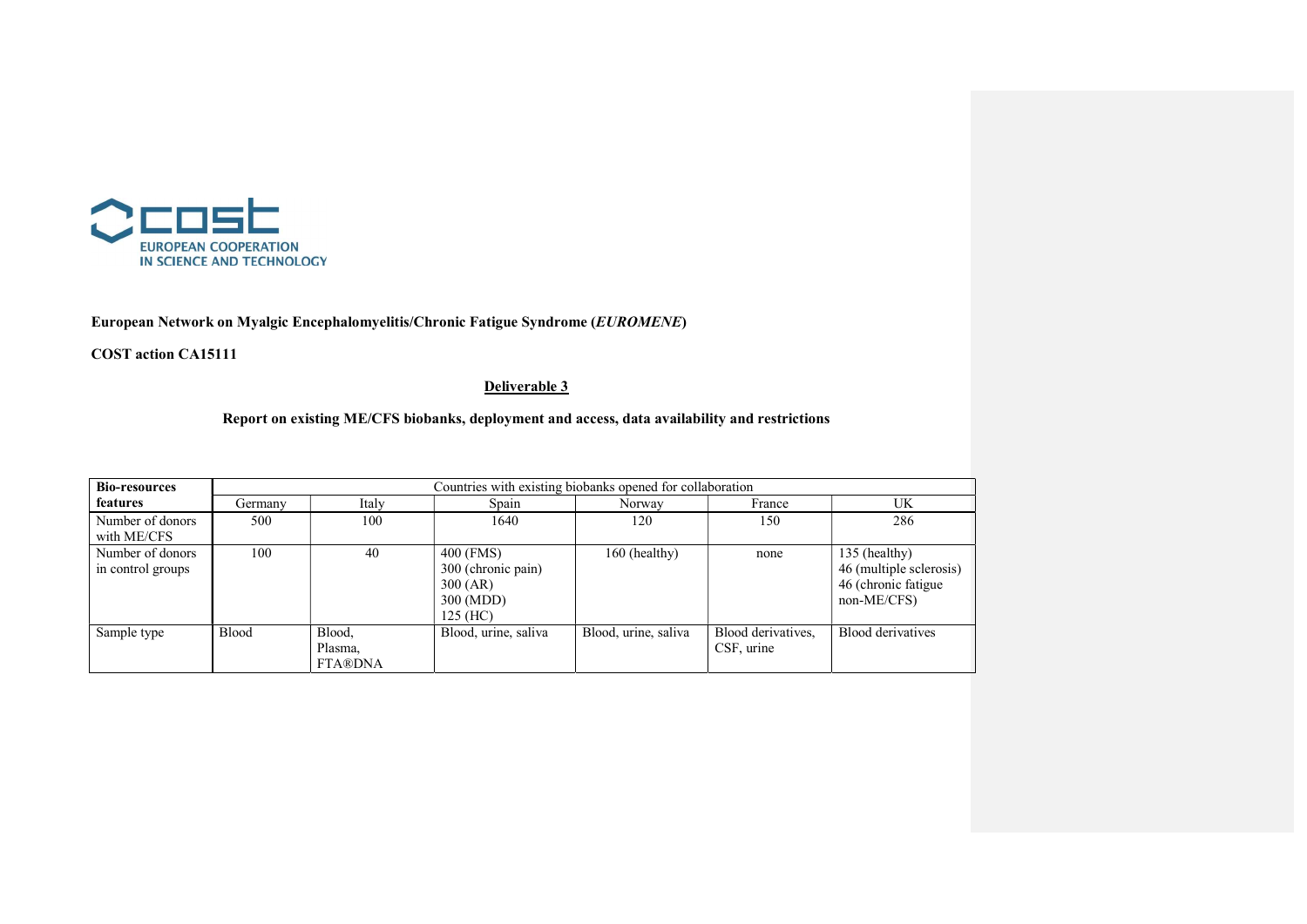| Data attached                                                          | Clinical data                | Participating<br>category<br>(diagnosis)      | >800 clinical,<br>laboratory test results,<br>variables                                                                                                | $\sim$ 700 clinical,<br>laboratory test results<br>and other variables | Diagnostic category                                       | 780 clinical laboratory<br>test results and other<br>variables at 2 time-<br>points |
|------------------------------------------------------------------------|------------------------------|-----------------------------------------------|--------------------------------------------------------------------------------------------------------------------------------------------------------|------------------------------------------------------------------------|-----------------------------------------------------------|-------------------------------------------------------------------------------------|
| Representativeness<br>(care level)                                     | Secondary care               | Community                                     | Community, primary<br>and tertiary outpatient<br>care                                                                                                  | Secondary care                                                         | Secondary care                                            | Community, primary,<br>secondary care                                               |
| Representativeness<br>Geography                                        | <b>Berlin</b><br>Brandenburg | Lombardy/<br>North Italy                      | Barcelona, Granada<br>and Valencia, Spain                                                                                                              | Oslo                                                                   | France                                                    | Greater London, East<br>of England                                                  |
| Location                                                               | Berlin,<br>Charité           | Pavia University<br>Laboratory                | VHIR/Salamanca<br>Hospital Valencia<br><b>IBSP-CV Biobank</b><br>Granada University                                                                    | Oslo University<br>Hospital                                            | Henry Mondor<br>University<br>Hospital, Cretéil           | Royal Free Hospital<br>Biobank, London                                              |
| Expertise of<br>participating<br>institution                           | Immunology                   | Molecular biology,<br>genetics,<br>immunology | Genetics.<br>immunology,<br>mitochondrial<br>metabolism.<br>transcriptomic and<br>proteomic biomarkers,<br>epidemiology/clinical<br>research, database | Genetics.<br>autoimmunity/immu<br>nology                               | Genetics,<br>immunology,<br>clinical imaging              | Immunology, genetics,<br>epidemiology, clinical<br>research                         |
| Sources of<br>founding                                                 | Various                      | Patients<br>Associations                      | Local organizations of<br>affected patients,<br>private donations,<br>Spanish Biobank<br>Networking (ISC-III,<br>Madrid, Spain                         | Oslo University<br>Hospital                                            | University, Patients<br>Association, private<br>donations | NIH, various NGOs,<br>private donations                                             |
| Charities and other<br>institutions<br>supporting the bio-<br>resource | Lost voices,<br><b>MERUK</b> | <b>AMCFS</b>                                  | <b>ESTEVE</b> Foundation                                                                                                                               | N <sub>o</sub>                                                         | PICRI program                                             | MEA, MERUK, ME<br>Trust                                                             |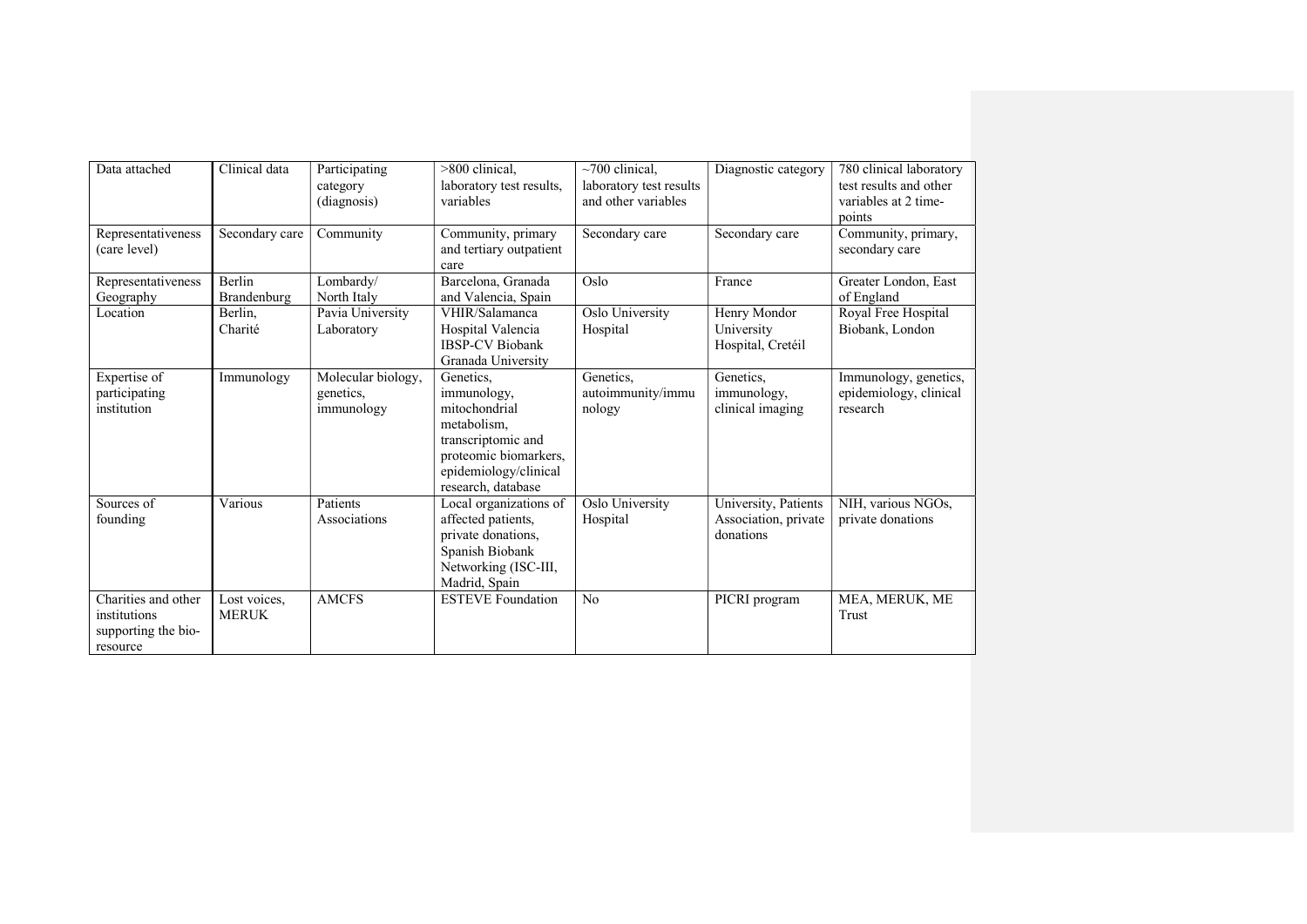|                                                      | Countries with existing local diagnosis based biobanks |                                                   |  |  |
|------------------------------------------------------|--------------------------------------------------------|---------------------------------------------------|--|--|
| <b>Bio-resources features</b>                        |                                                        |                                                   |  |  |
|                                                      | <b>Belarus</b>                                         | Latvia                                            |  |  |
|                                                      |                                                        |                                                   |  |  |
| Number of donors with ME/CFS                         | 23                                                     | 237                                               |  |  |
| Number of donors in control groups                   | 25 epilepsy                                            | 104 healthy donors                                |  |  |
|                                                      | meningoencephalitis                                    | 56 fibromyalgia                                   |  |  |
|                                                      | multiple sclerosis                                     | 57 epilepsy                                       |  |  |
|                                                      | 10 healthy                                             | 43 meningitis/meningoencephalitis                 |  |  |
| Sample types                                         | Blood, plasma DNA                                      | Blood, plasma                                     |  |  |
| Data attached                                        | Clinical data, laboratory test results                 | Clinical and laboratory data                      |  |  |
| Representativeness (care level)                      | Hospital care outpatient                               | Primary care                                      |  |  |
| Representativeness Geography                         | Minsk, Minsk region                                    | Latvia                                            |  |  |
| Location                                             | Republican Research and Practical Centre for           | Rīga Stradiņš University A.Kirchenstein Institute |  |  |
|                                                      | Epidemiology and Microbiology, Minsk                   | of Microbiology and Virology                      |  |  |
| Expertise of participating institutions              | Virology, immunology, epidemiology                     | Virology, microbiology, immunology, clinical      |  |  |
|                                                      |                                                        | research                                          |  |  |
|                                                      | Ministry of Health, Academy of Sciences Belarus        | Latvian Council of Science, Rīga Stradiņš         |  |  |
| Sources of funding                                   |                                                        | University, 7th FP Project "BALTINFECT"           |  |  |
| Charities and other institutions supporting the bio- | N <sub>0</sub>                                         | N <sub>o</sub>                                    |  |  |
| resource                                             |                                                        |                                                   |  |  |

ME/CFS – myalgic encephalomyelitis/chronic fatigue syndrome; RA - rheumatoid arthritis; MDD – Major depressive disorder; HC- healthy controls; VHIR –Vall d'Hebron Institute of Research; ISCIII – Instituto de Salud Carlos III, NIH – National Institute of Health, NGOs – non-governmental organizations; MERUK – ME Research UK;

AMCFS – Associazione Malati di CFS,

Formatted: Italian (Italy)

Formatted: Italian (Italy)